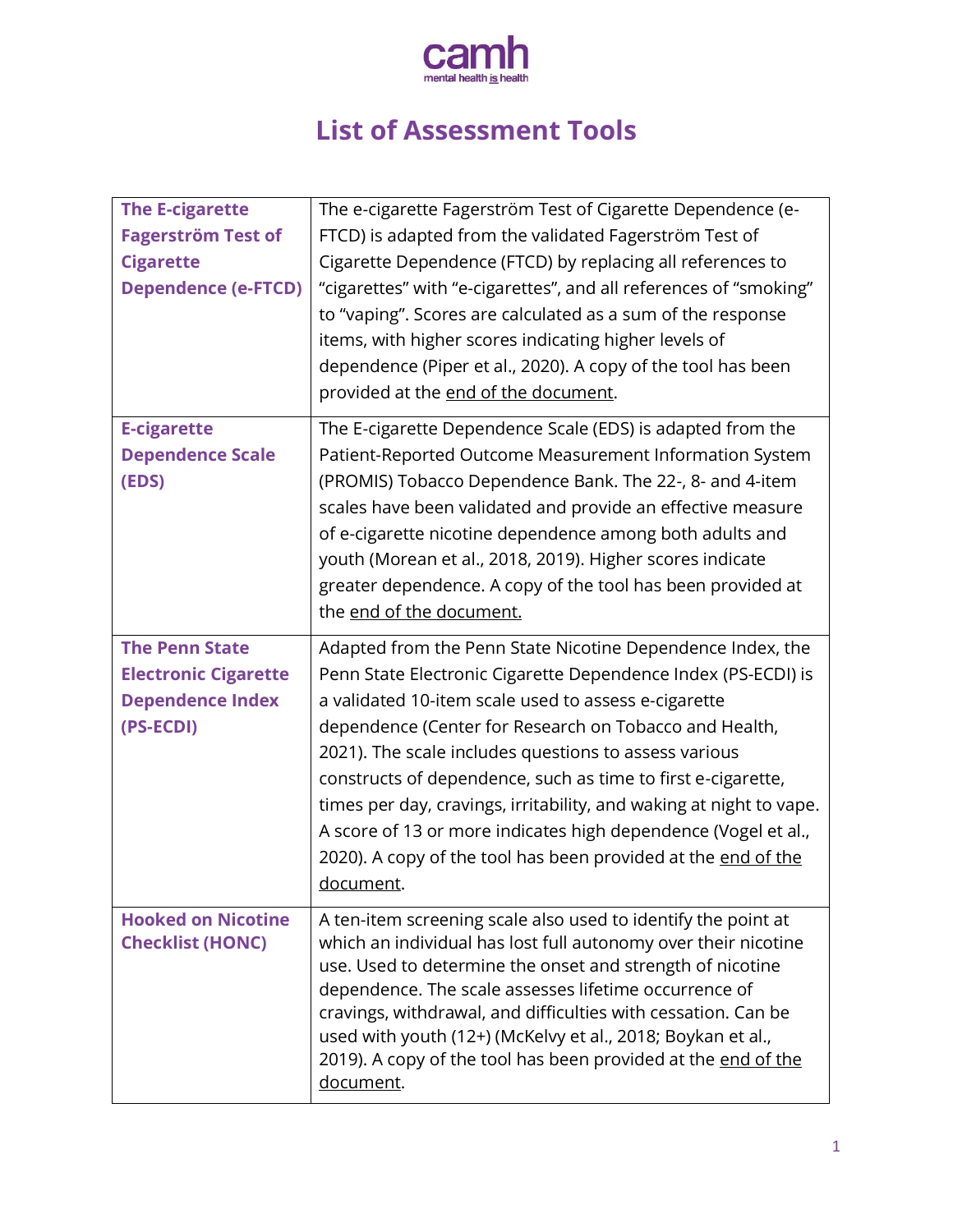

#### References

Boykan, R., Goniewicz, M.L., & Messina, C.R. (2019). Evidence of nicotine dependence in adolescents who use Juul and similar pod devices. *International Journal of Environmental Research and Public Health, 16*(12), 2135.

Center for Research on Tobacco and Health. (2021). Penn State Nicotine Dependence Index. Hershey, PA: Penn State College of Medicine. Retrieved from: <https://research.med.psu.edu/smoking/dependence-index/#reference1>

McKelvey, K., Baiocchi, M., & Halpern-Felsher, B. (2018). Adolescents' and young adults' use and perceptions of pod-based electronic cigarettes. *JAMA Network Open, 1*(6), e183535 e183535

Morean, M.E., Krishnan-Sarin, S., & O'Malley, S.S. (2018). Assessing nicotine dependence in adolescent e-cigarette users: the 4-item Patient-Reported Outcomes Measurement Information System (PROMIS) nicotine dependence item bank for electronic cigarettes. *Drug and Alcohol Dependence, 188*, 60-63.

Morean, M.E., Krishnan-Sarin, S., Sussman, S., Foulds, J., Fishbein, H., Grana, R., & O'Malley, S.S. (2019). Psychometric Evaluation of the E-cigarette Dependence Scale. *Nicotine and Tobacco Research, 21*(11), 1556-1564.

Piper, M.E., Baker, T.B., Benowitz, N.L., Smith, S.S., & Jorenby, D.E. (2020). E-cigarette dependence measures in dual users: reliability and relations with dependence criteria and e-cigarette cessation. *Nicotine and Tobacco Research, 22*(5), 756-763.

Vogel, E. A., Prochaska, J. J., & Rubinstein, M. L. (2020). Measuring e-cigarette addiction among adolescents. *Tobacco Control, 29*(3), 258-262.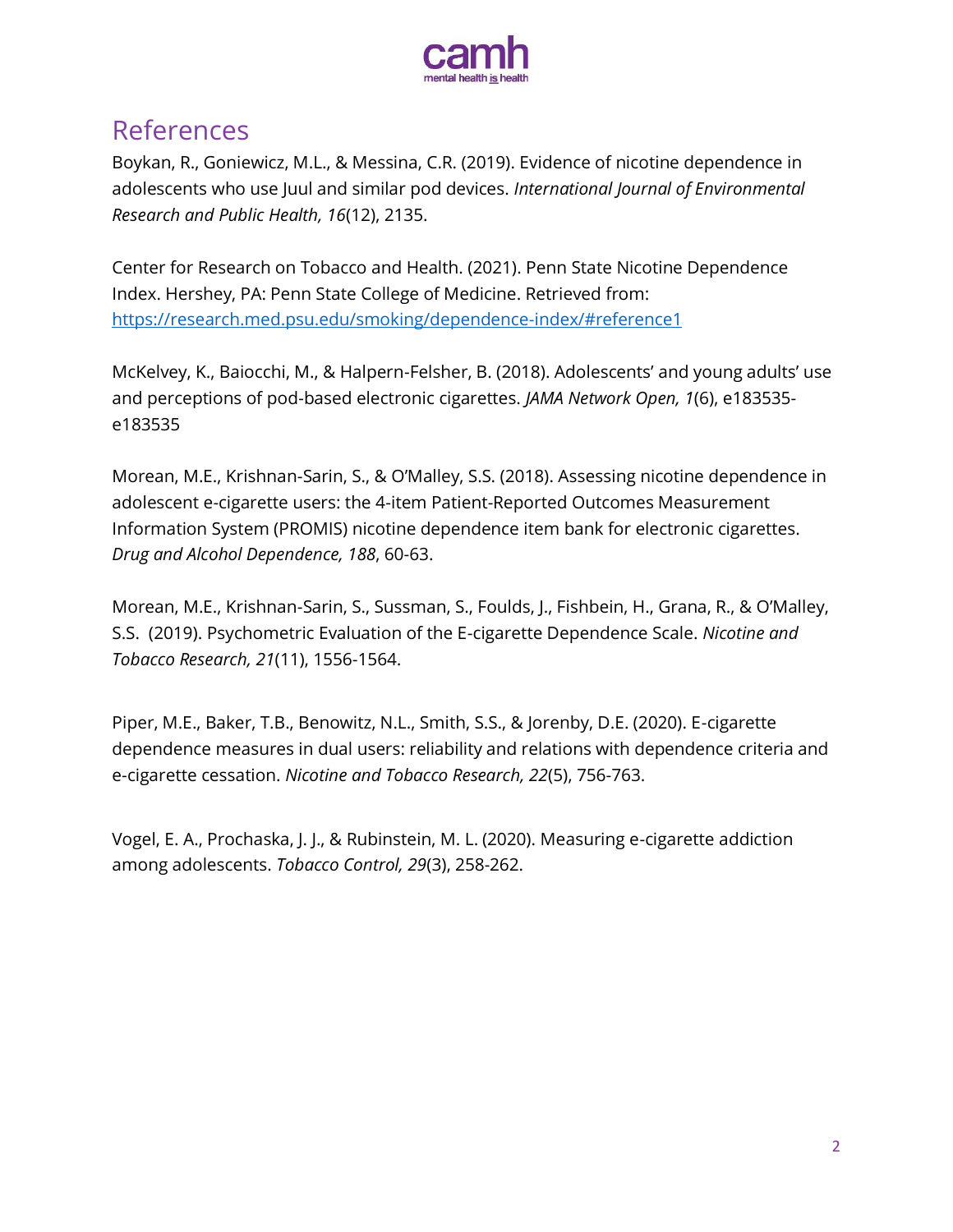

## <span id="page-2-0"></span>The E-cigarette Fagerström Test of Cigarette Dependence

Tool taken from: Piper, M.E., Baker, T.B., Benowitz, N.L., Smith, S.S., & Jorenby, D.E. (2020). E-cigarette dependence measures in dual users: reliability and relations with dependence criteria and e-cigarette cessation. Nicotine and Tobacco Research, 22(5), 756-763.

Scoring taken from: Johnson, J. M., Muilenburg, J. L., Rathbun, S. L., Yu, X., Naeher, L. P., & Wang, J. S. (2018). Elevated Nicotine Dependence Scores among Electronic Cigarette Users at an Electronic Cigarette Convention. Journal of community health, 43(1), 164–174. <https://doi-org.myaccess.library.utoronto.ca/10.1007/s10900-017-0399-3>

|                         | How many times per day do you usually use your       | O 0-4 times/day (0)         |
|-------------------------|------------------------------------------------------|-----------------------------|
|                         | electronic cigarette? (Assume that one "time"        | $O$ 5-9 $(0)$               |
|                         | consists of around 15 puffs or lasts around 10       | $O$ 10-14 $(1)$             |
|                         | minutes.)                                            | $O$ 15-19 $(1)$             |
|                         |                                                      | $O$ 20-29 $(2)$             |
|                         |                                                      | $O$ 30+ (3)                 |
|                         | Do you find it difficult to refrain from vaping in   | O Yes (1)                   |
| $\overline{2}$          | places where it is forbidden (e.g. in church, at the | $O$ No $(0)$                |
|                         | library, in the cinema)?                             |                             |
|                         | When would you hate most to give up e-cigarette      | O In the morning (1)        |
| $\overline{\mathbf{3}}$ | use?                                                 | O During or after meals (0) |
|                         |                                                      | O During or after stressful |
|                         |                                                      | situations (0)              |
|                         |                                                      | O None of the above (0)     |
|                         | On days that you can use your electronic cigarette   | $O$ 0-5 mins (3)            |
| 4                       | freely, how soon after you wake up do you first use  | $O 6-15(2)$                 |
|                         | your electronic cigarette?                           | $O$ 16-30 $(2)$             |
|                         |                                                      | $O$ 31-60 $(1)$             |
|                         |                                                      | $O$ 61-120 $(0)$            |
|                         |                                                      | $O$ 121+(0)                 |
|                         | Do you use your e-cigarette more frequently          | O Yes (1)                   |
| 5                       | during the first two hours of the day than during    | $O$ No $(0)$                |
|                         | the rest of the day?                                 |                             |
|                         | Do you use your e-cigarette when you are so ill that | O Yes (1)                   |
| 6                       | you are in bed most of the day?                      | $O$ No $(0)$                |
|                         |                                                      |                             |
|                         |                                                      |                             |

<span id="page-2-1"></span>**Scoring eFTND:** Sum the items. Total score: 0-2 = low dependence, 3-4 = low to moderate dependence, 5-7 = moderate dependence, 8+ = high dependence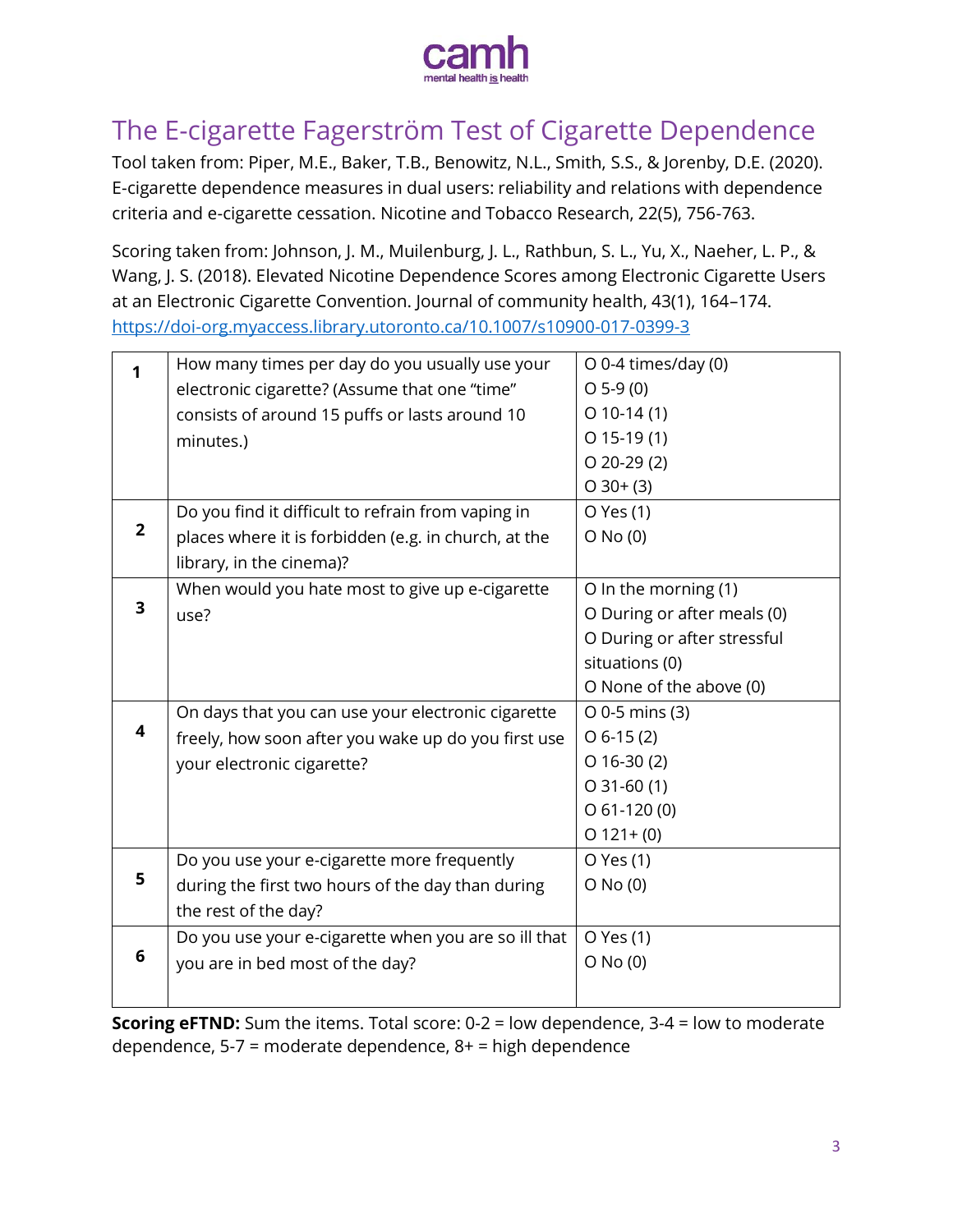

#### E-cigarette Dependence Scale

Taken from: Morean, M.E., Krishnan-Sarin, S., Sussman, S., Foulds, J., Fishbein, H., Grana, R., & O'Malley, S.S. (2019). Psychometric Evaluation of the E-cigarette Dependence Scale. Nicotine and Tobacco Research, 21(11), 1556-1564.

| <b>4-item EDS = Items 1 - 4</b> |                                                                                                                              | <b>8-item EDS</b> = Items $1 - 8$ |               | 22-item EDS = Items $1 - 22$ |              |                         |
|---------------------------------|------------------------------------------------------------------------------------------------------------------------------|-----------------------------------|---------------|------------------------------|--------------|-------------------------|
| Item                            | <b>Instructions. Please</b><br>respond to each question<br>marking one box per row.                                          | Never<br>(0)                      | Rarely<br>(1) | Sometime<br>s(2)             | Often<br>(3) | Almost<br>Always<br>(4) |
| 1                               | I find myself reaching for my<br>e-cigarette without thinking<br>about it.                                                   |                                   |               |                              |              |                         |
| $\overline{2}$                  | I drop everything to go out<br>and buy e-cigarettes or e-<br>juice.                                                          |                                   |               |                              |              |                         |
| 3                               | I vape more before going<br>into a situation where vaping<br>is not allowed.                                                 |                                   |               |                              |              |                         |
| 4                               | When I haven't been able to<br>vape for a few hours, the<br>craving gets intolerable.                                        |                                   |               |                              |              |                         |
| 5                               | When I'm really craving an e-<br>cigarette, it feels like I'm in<br>the grip of some unknown<br>force that I cannot control. |                                   |               |                              |              |                         |
| 6                               | I crave vaping at certain<br>times of day.                                                                                   |                                   |               |                              |              |                         |
| 7                               | My urges to vape keep<br>getting stronger if I don't<br>vape.                                                                |                                   |               |                              |              |                         |
| 8                               | After not vaping for a while, I<br>need to vape in order to<br>avoid feeling any discomfort.                                 |                                   |               |                              |              |                         |
| 9                               | My desire to vape seems<br>overpowering.                                                                                     |                                   |               |                              |              |                         |
| 10                              | Cravings for an e-cigarette                                                                                                  |                                   |               |                              |              |                         |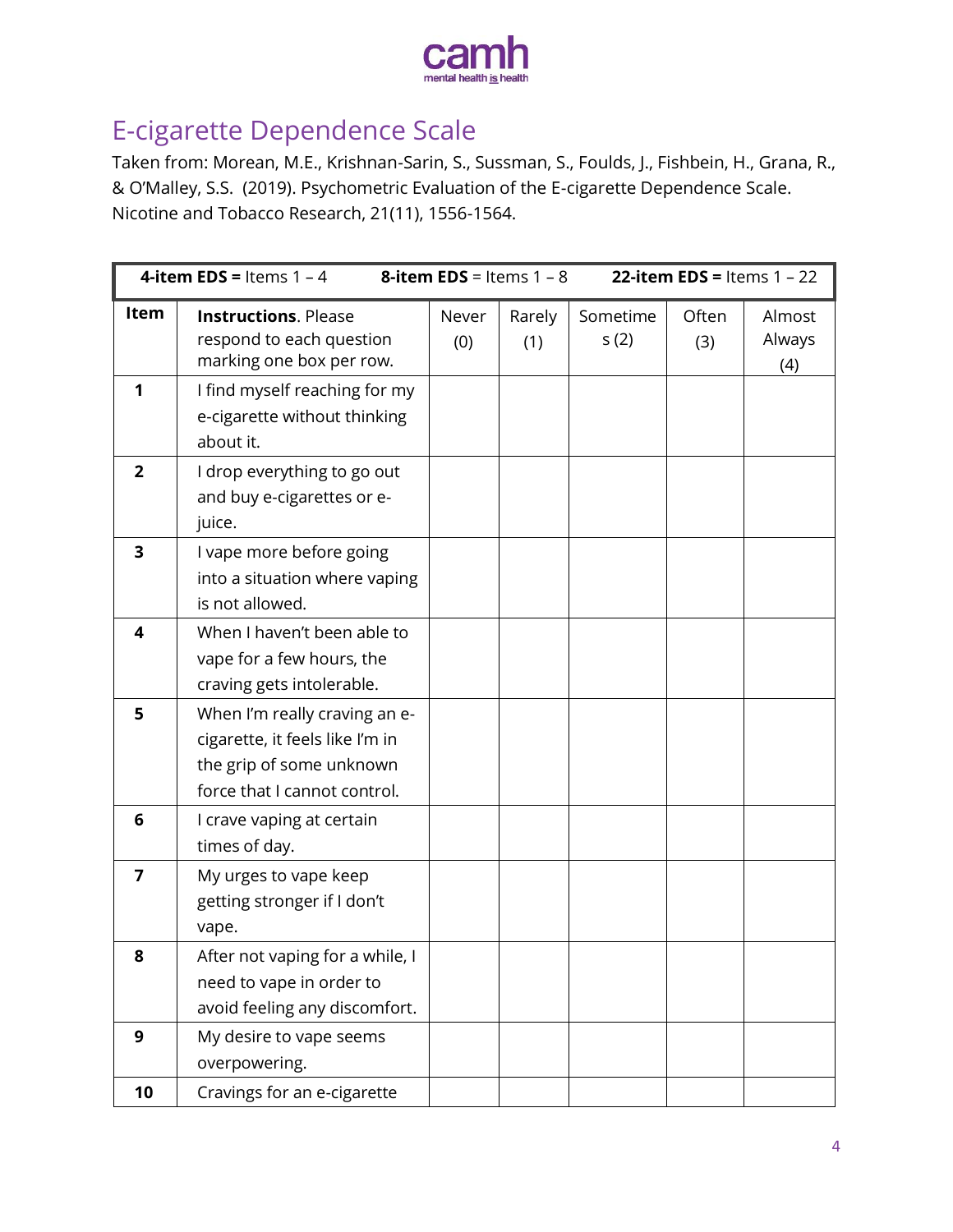

|    | make it difficult for me to      |  |  |  |
|----|----------------------------------|--|--|--|
|    | quit.                            |  |  |  |
| 11 | It is hard to ignore urges to    |  |  |  |
|    | vape.                            |  |  |  |
| 12 | When I go without vaping for     |  |  |  |
|    | a few hours, I experience        |  |  |  |
|    | cravings.                        |  |  |  |
| 13 | I frequently crave e-            |  |  |  |
|    | cigarettes/vaping.               |  |  |  |
| 14 | The idea of not vaping           |  |  |  |
|    | causes me stress.                |  |  |  |
| 15 | When I run out of e-             |  |  |  |
|    | cigarettes or e-juice, I find it |  |  |  |
|    | almost unbearable.               |  |  |  |
| 16 | I get a real gnawing hunger      |  |  |  |
|    | for an e-cigarette when I        |  |  |  |
|    | haven't vaped in a while.        |  |  |  |
| 17 | I vape even when I am so ill     |  |  |  |
|    | that I am in bed most of the     |  |  |  |
|    | day.                             |  |  |  |
| 18 | When I go too long without       |  |  |  |
|    | vaping I feel impatient.         |  |  |  |
| 19 | It is hard for me to go          |  |  |  |
|    | without vaping for a whole       |  |  |  |
|    | day.                             |  |  |  |
| 20 | When I go too long without       |  |  |  |
|    | vaping, I get strong urges       |  |  |  |
|    | that are hard to get rid of.     |  |  |  |
| 21 | Vaping is a large part of my     |  |  |  |
|    | daily life.                      |  |  |  |
| 22 | I am tempted to vape when I      |  |  |  |
|    | realize I haven't vaped for a    |  |  |  |
|    | while.                           |  |  |  |

**Scoring :** Sum the items. Greater scores signify greater dependence.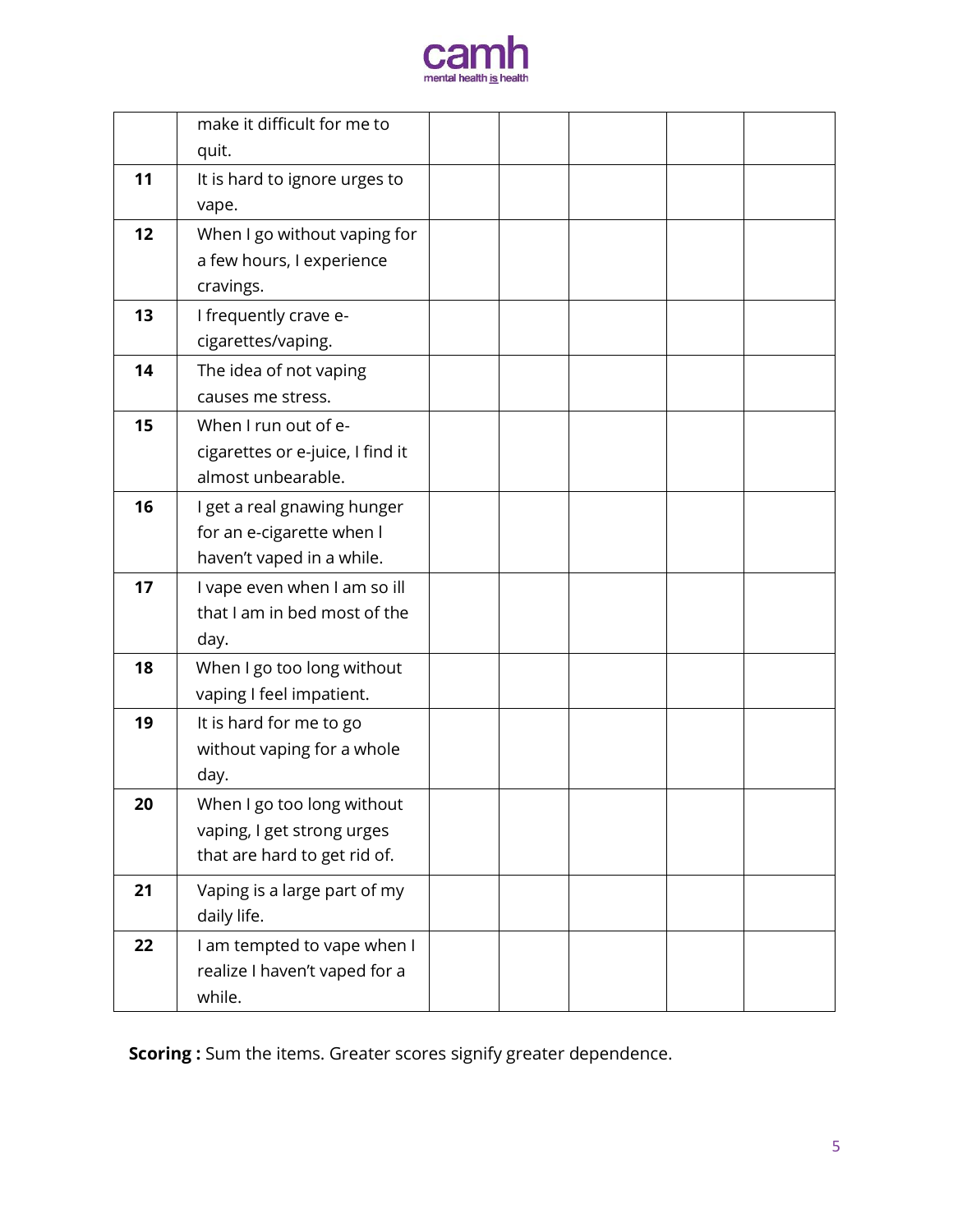

## <span id="page-5-0"></span>The Penn State Electronic Cigarette Dependence Index

Taken from: Foulds, J., Veldheer, S., Yingst, J., Hrabovksy, S., Wilson, S.J., et. al, (2015). Development of a questionnaire for assessing dependence on electronic cigarettes among a large sample of ex-smoking e-cigarette users. *Nicotine & Tobacco Research, 17*(2), 186-192.

| 1                       | How many times per day do you usually use your electronic   | $O$ 0-4 times/day (0)  |
|-------------------------|-------------------------------------------------------------|------------------------|
|                         | cigarette? (Assume that one "time" consists of around 15    | $O$ 5-9(1)             |
|                         | puffs or lasts around 10 minutes.)                          | $O$ 10-14(2)           |
|                         |                                                             | $O$ 15-19(3)           |
|                         |                                                             | $O$ 20-29 $(4)$        |
|                         |                                                             | $O$ 30+(5)             |
| $\overline{2}$          | On days that you can use your electronic cigarette          | $O$ 0-5 mins (5)       |
|                         | freely, how soon after you wake up do you first             | $O$ 6-15(4)            |
|                         | use your electronic cigarette?                              | $O$ 16-30(3)           |
|                         |                                                             | $O$ 31-60 $(2)$        |
|                         |                                                             | $O$ 61-120(1)          |
|                         |                                                             | $O$ 121+(0)            |
| $\overline{\mathbf{3}}$ | Do you sometimes awaken at night to use your electronic     | O Yes (1)              |
|                         | cigarette?                                                  | $O$ No $(0)$           |
| 4                       | If yes, how many nights per week do you typically awaken    | O 0-1 nights (0)       |
|                         | to use your electronic cigarette?                           | O 2-3 nights (1)       |
|                         |                                                             | $O$ 4+ nights (2)      |
| 5                       | Do you use an electronic cigarette now because it is really | O Yes (1)              |
|                         | hard to quit?                                               | $O$ No $(0)$           |
| $6\phantom{1}6$         | Do you ever have strong cravings to use an electronic       | O Yes (1)              |
|                         | cigarette?                                                  | $O$ No $(0)$           |
| $\overline{7}$          | Over the past week, how strong have the urges to use an     | O None/Slight (0)      |
|                         | electronic cigarette been?                                  | O Moderate/Strong (1)  |
|                         |                                                             | O Extremely Strong (2) |
| 8                       | Is it hard to keep from using an electronic cigarette in    | O Yes (1)              |
|                         | places where you are not supposed to?                       | $O$ No $(0)$           |
| 9                       | Did you feel more irritable because you couldn't use an     | O Yes (1)              |
|                         | electronic cigarette?                                       | $O$ No $(0)$           |
| 10                      | Did you feel nervous, restless, or anxious because you      | O Yes (1)              |
|                         | couldn't use an electronic cigarette?                       | $O$ No $(0)$           |

<span id="page-5-1"></span>**PS-ECDI Scoring:** Sum the items. Total scoring: 0-3= not dependent, 4-8 low dependence, 9–12 medium dependence, 13+ = high dependence.